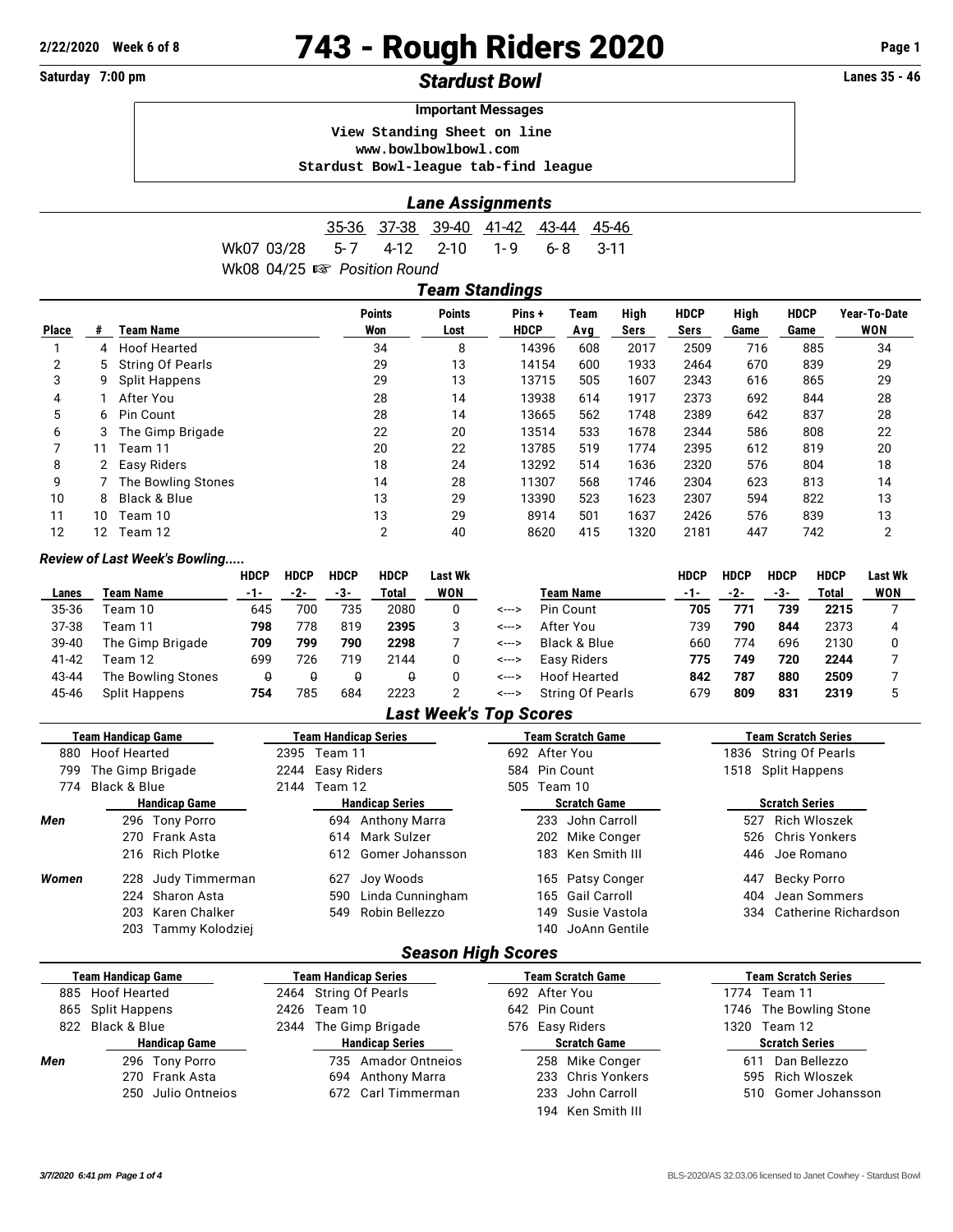## *Season High Scores - Continued*

| Women | 267 Sharon Asta    | 637 Rudie Johansson | 180 Becky Porro    | 462 Gail Carroll         |
|-------|--------------------|---------------------|--------------------|--------------------------|
|       | 229 JoAnn Gentile  | 627 Joy Woods       | 180 Susie Vastola  | 451 Catherine Richardson |
|       | 229 Kathy Plotke   | 614 Tammy Kolodziej | 169 Jean Sommers   | 435 Joyce Frawley        |
|       | 229 Sue Sulzer     |                     | 167 Robin Bellezzo |                          |
|       | 229 Patsy Conger   |                     |                    |                          |
|       | 228 Judy Timmerman |                     |                    |                          |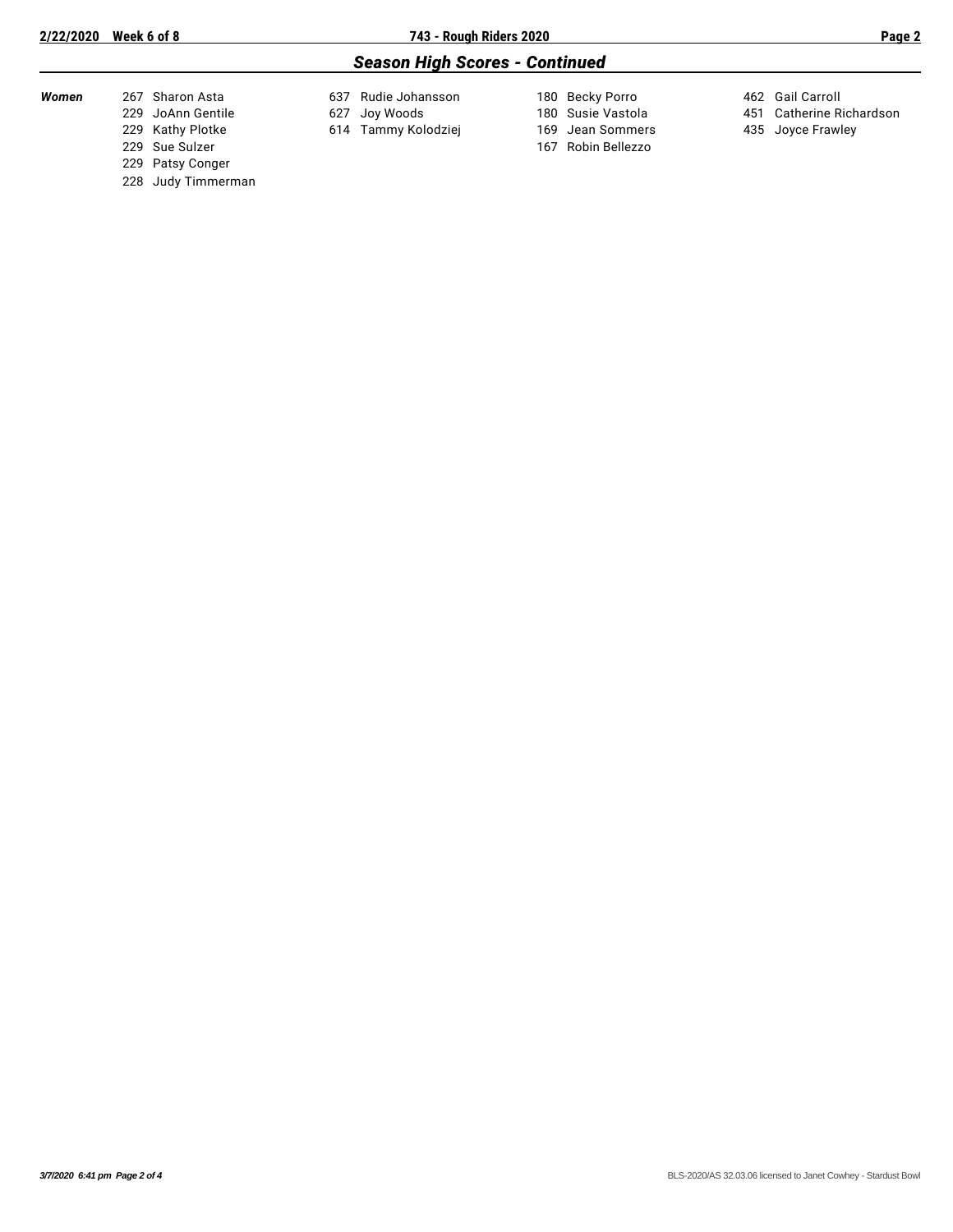| 2/22/2020                       | Week 6 of 8                             |                                   |            |             | 743 - Rough Riders 2020              |             |            |            |            |                  |            |                               |             | Page 3                                                        |
|---------------------------------|-----------------------------------------|-----------------------------------|------------|-------------|--------------------------------------|-------------|------------|------------|------------|------------------|------------|-------------------------------|-------------|---------------------------------------------------------------|
| <b>Individual High Averages</b> |                                         |                                   |            |             |                                      |             |            |            |            |                  |            |                               |             |                                                               |
| Men<br>Women                    | 194.83<br>156.11                        | Mike Conger<br><b>Becky Porro</b> |            | 148.33      | 190.61 Tony Porro<br>Rudie Johansson |             |            |            |            | 187.39<br>140.33 |            | Chris Yonkers<br>Patsy Conger |             |                                                               |
|                                 |                                         |                                   |            |             | <b>Team Rosters</b>                  |             |            |            |            |                  |            |                               |             |                                                               |
|                                 |                                         |                                   |            |             |                                      |             |            |            |            |                  | High       | <b>High</b>                   | <b>HDCP</b> | <b>HDCP</b>                                                   |
| ID#<br>1 - After You            | <b>Name</b>                             |                                   | Avg        | <b>HDCP</b> | Pins Gms                             |             | -1-        | $-2-$      | $-3-$      | <b>Total</b>     | Game       | <b>Sers</b>                   | Game        | Sers                                                          |
|                                 | 189 Gail Carroll                        |                                   | 137        | 50          | 2478                                 | 18          | 151        | 165        | 141        | 457              | 174        | 462                           | 228         | 624                                                           |
| 190                             | Gomer Johansson                         |                                   | 158        | 33          | 2849                                 | 18          | 161        | 166        | 180        | 507              | 180        | 510                           | 215         | 624                                                           |
| 191                             | Rudie Johansson                         |                                   | 148        | 41          | 2225                                 | 15          | a138       | a138       | a138       | 414              | 192        | 502                           | 243         | 637                                                           |
| 188                             | John Carroll                            |                                   | 171        | 23          | 3083                                 | 18          | 137        | 169        | 233        | 539              | 233        | 539                           | 257         | 611                                                           |
| 2 - Easy Riders                 |                                         |                                   |            |             |                                      |             |            |            |            |                  |            |                               |             |                                                               |
| 57                              | Mike Sommers                            |                                   | 130        | 56          | 2346                                 | 18          | 126        | 132        | 127        | 385              | 178        | 430                           | 223         | 567                                                           |
| 67                              | Jean Sommers                            |                                   | 131        | 55          | 2362                                 | 18          | 141        | 127        | 136        | 404              | 169        | 434                           | 221         | 605                                                           |
| 72                              | Mark Sulzer                             |                                   | 136        | 51          | 2453                                 | 18          | 168        | 156        | 131        | 455              | 168        | 459                           | 223         | 630                                                           |
|                                 | 73 Sue Sulzer                           |                                   | 117        | 66          | 2117                                 | 18          | 111        | 105        | 97         | 313              | 164        | 406                           | 229         | 601                                                           |
|                                 | 3 - The Gimp Brigade                    |                                   |            |             |                                      |             |            |            |            |                  |            |                               |             |                                                               |
| 158                             | Linda Cunningham                        |                                   | 136        | 51<br>63    | 2465<br>2179                         | 18          | 139<br>121 | 162<br>121 | 133<br>143 | 434              | 162        | 434                           | 214<br>232  | 590<br>608                                                    |
| 122<br>155                      | Jim Biggs<br>Sandy Wloszek              |                                   | 121<br>104 | 76          | 1872                                 | 18<br>18    | 87         | 115        | 108        | 385<br>310       | 161<br>141 | 404<br>343                    | 213         | 571                                                           |
| 157                             | <b>Rich Wloszek</b>                     |                                   | 172        | 22          | 3113                                 | 18          | 148        | 187        | 192        | 527              | 212        | 595                           | 240         | 679                                                           |
| 154                             | Denise Puzio                            |                                   | 0          | 0           | 0                                    | 0           |            |            |            | 0                | 0          | 0                             |             |                                                               |
| 156                             | <b>Bob Puzio</b>                        |                                   | 0          | 0           | $\mathbf 0$                          | $\mathbf 0$ |            |            |            | $\mathbf 0$      | $\Omega$   | 0                             |             |                                                               |
|                                 | 4 - Hoof Hearted                        |                                   |            |             |                                      |             |            |            |            |                  |            |                               |             |                                                               |
| 68                              | <b>Becky Porro</b>                      |                                   | 156        | 35          | 2810                                 | 18          | 147        | 155        | 145        | 447              | 180        | 505                           | 226         | 628                                                           |
| 69                              | Judy Timmerman                          |                                   | 127        | 58          | 2293                                 | 18          | 151        | 114        | 168        | 433              | 168        | 433                           | 228         | 613                                                           |
| 70                              | Carl Timmerman                          |                                   | 135        | 52          | 2037                                 | 15          | a125       | a125       | a125       | 375              | 184        | 501                           | 241         | 672                                                           |
| 71                              | <b>Tony Porro</b>                       |                                   | 190        | 8           | 3431                                 | 18          | 255        | 229        | 278        | 762              | 278        | 762                           | 296         | 816                                                           |
|                                 | 5 - String Of Pearls                    |                                   |            |             |                                      |             |            |            |            |                  |            |                               |             |                                                               |
| 130                             | Frank Asta                              |                                   | 141        | 47          | 2550                                 | 18          | 138        | 157        | 218        | 513              | 218        | 513                           | 270         | 669                                                           |
| 131                             | Sharon Asta                             |                                   | 125        | 60          | 2257                                 | 18          | 111        | 163        | 132        | 406              | 196        | 427                           | 267         | 640                                                           |
| 132<br>133                      | Patsy Conger                            |                                   | 140<br>194 | 48<br>4     | 2105<br>3507                         | 15<br>18    | 130<br>139 | 126<br>202 | 165<br>155 | 421<br>496       | 176<br>258 | 453<br>649                    | 229<br>277  | 612<br>675                                                    |
| 6 - Pin Count                   | Mike Conger                             |                                   |            |             |                                      |             |            |            |            |                  |            |                               |             |                                                               |
| 11                              | <b>Kathy Plotke</b>                     |                                   | 122        | 62          | 1833                                 | 15          | 82         | 115        | 119        | 316              | 166        | 411                           | 229         | 600                                                           |
| 12                              | <b>Rich Plotke</b>                      |                                   | 140        | 48          | 2526                                 | 18          | 141        | 146        | 167        | 454              | 176        | 457                           | 228         | 631                                                           |
| 10                              | JoAnn Gentile                           |                                   | 133        | 53          | 2398                                 | 18          | 136        | 140        | 93         | 369              | 175        | 427                           | 229         | 592                                                           |
| 9                               | Ken Smith III                           |                                   | 167        | 26          | 3014                                 | 18          | 159        | 183        | 173        | 515              | 194        | 518                           | 218         | 599                                                           |
|                                 | 7 - The Bowling Stones                  |                                   |            |             |                                      |             |            |            |            |                  |            |                               |             |                                                               |
|                                 | 113 Robin Bellezzo                      |                                   | 132        | 54          | 2385                                 | 18          | 148        | 117        | 125        | 390              | 167        | 426                           | 223         | 597                                                           |
| 114                             | Dan Bellezzo                            |                                   | 184        | 12          | 2760                                 | 15          | a174       | a174       | a174       | 522              | 213        | 611                           | 234         | 659                                                           |
| 52                              | <b>Tim Frawley</b>                      |                                   | 116        | 67          | 1393                                 | 12          | a106       | a106       | a106       | 318              | 155        | 374                           | 215         | 554                                                           |
| 43                              | Joyce Frawley                           |                                   | 136        | 51          | 1634                                 | 12          | a126       | a126       | a126       | 378              | 155        | 435                           | 199         | 567                                                           |
|                                 | 8 - Black & Blue                        |                                   |            |             |                                      |             |            |            |            |                  |            |                               |             |                                                               |
| 81                              | Ken Kolodziej                           |                                   | 100        | 80          | 1813                                 | 18          | 110        | 114        | 103        | 327              | 130        | 328                           | 225         | 605                                                           |
| 82<br>84                        | Tammy Kolodziej<br><b>Chris Yonkers</b> |                                   | 101<br>187 | 79<br>10    | 1818<br>3373                         | 18<br>18    | 81<br>155  | 124<br>192 | 93<br>179  | 298<br>526       | 136<br>233 | 350<br>600                    | 221<br>233  | 614<br>600                                                    |
| 83                              | Catherine Richardson                    |                                   | 135        | 52          | 2435                                 | 18          | 99         | 129        | 106        | 334              | 166        | 451                           | 213         | 595                                                           |
|                                 | 9 - Split Happens                       |                                   |            |             |                                      |             |            |            |            |                  |            |                               |             |                                                               |
| 198                             | Susie Vastola                           |                                   | 134        | 52          | 2415                                 | 18          | 149        | 137        | 108        | 394              | 180        | 455                           | 236         | 623                                                           |
| 66                              | Karen Chalker                           |                                   | 120        | 64          | 2173                                 | 18          | 99         | 139        | 127        | 365              | 148        | 385                           | 213         | 589                                                           |
| 199                             | David Vastola                           |                                   | 106        | 75          | 1917                                 | 18          | 114        | 110        | 93         | 317              | 140        | 360                           | 217         | 615                                                           |
| 200                             | Ralph Chalker                           |                                   | 145        | 44          | 2611                                 | 18          | 157        | 164        | 121        | 442              | 189        | 475                           | 233         | 619                                                           |
| 10 - Team 10                    |                                         |                                   |            |             |                                      |             |            |            |            |                  |            |                               |             |                                                               |
| 224                             | Julio Ontneios                          |                                   | 114        | 68          | 689                                  | 6           | a104       | a104       | a104       | 312              | 168        | 398                           | 250         | 644                                                           |
| 222                             | Zeke Z                                  |                                   | 134        | 52          | 1211                                 | 9           | a124       | a124       | a124       | 372              | 166        | 426                           | 221         | 591                                                           |
| 129                             | John Woods                              |                                   | 137        | 50          | 1644                                 | 12          | 126        | 153        | 136        | 415              | 157        | 431                           | 204         | 568                                                           |
| 223                             | <b>Amador Ontneios</b>                  |                                   | 116        | 67          | 1050                                 | 9           | 61         | 89         | 141        | 291              | 182        | 480                           | 267         | 735                                                           |
| 11 - Team 11                    |                                         |                                   |            |             |                                      |             |            |            |            |                  |            |                               |             |                                                               |
| 181                             | Dan Siman                               |                                   | 111        | 71          | 2003                                 | 18          | 126        | 96         | 134        | 356              | 158        | 378                           | 236         | 612                                                           |
| 182                             | Mike Marra                              |                                   | 131<br>119 | 55          | 2371<br>358                          | 18          | 145        | 133        | 117        | 395              | 176<br>127 | 413<br>358                    | 236<br>191  | 584                                                           |
| 209<br>175                      | Sam Romano<br>Anthony Marra             |                                   | 158        | 64<br>33    | 2849                                 | 3<br>18     | 176        | 201        | 200        | 0<br>577         | 201        | 577                           | 240         | 550<br>694                                                    |
| 183                             | Joe Romano                              |                                   | 148        | 41          | 2226                                 | 15          | 144        | 141        | 161        | 446              | 177        | 451                           | 221         | 583                                                           |
|                                 | 3/7/2020 6:41 pm Page 3 of 4            |                                   |            |             |                                      |             |            |            |            |                  |            |                               |             | BLS-2020/AS 32.03.06 licensed to Janet Cowhey - Stardust Bowl |